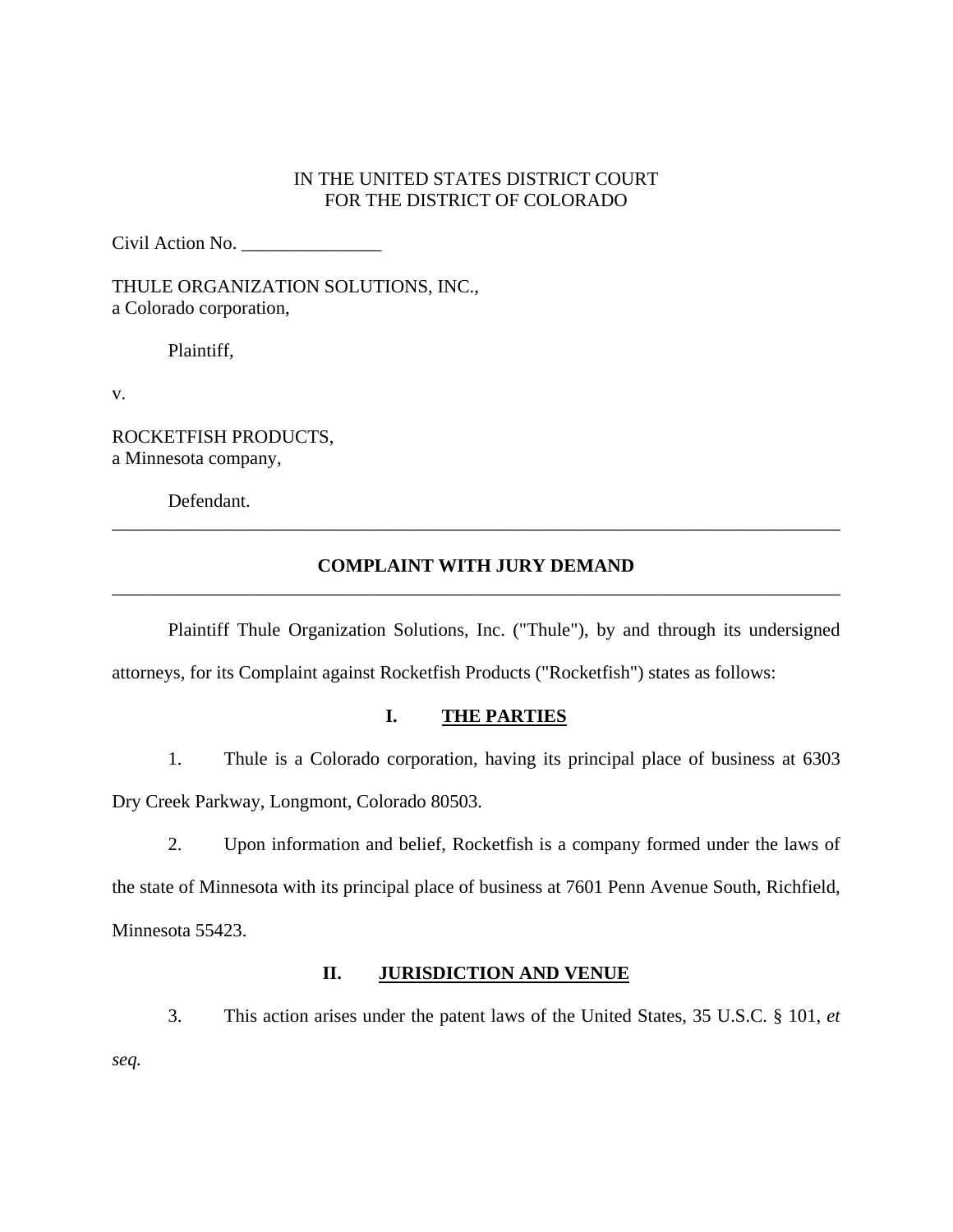4. This Court has original subject matter jurisdiction over the asserted claims under 28 U.S.C. §§ 1331 and 1338(a).

5. This Court has personal jurisdiction over Defendant as Thule's claims arise from Defendant's transactions of business and commission of tortious acts in this judicial district and as Thule is being damaged in this judicial district by Defendant's tortious conduct.

6. Venue is proper in the United States District Court for the District of Colorado pursuant to 28 U.S.C. §§ 1391 and 1400(b).

#### **III. GENERAL ALLEGATIONS**

7. Thule is engaged in the business of, among other things, designing, developing, manufacturing, distributing, marketing and selling life-style oriented accessories. Thule's products include storage and organization solutions and accessories for audio, computer, photo/video, wireless electronics, automotive, home, travel, health and mobility markets. Thule sells its products throughout Colorado, the United States, and the world.

#### **A. Thule's '698 Patent**

8. U.S. Patent No. 7,281,698 issued on October 16, 2007 in the name of inventor John S. Patterson, Jr., and entitled "Multi-Positionable Notebook Computer Case" ("the '698 Patent"). Thule owns all right, title and interest to the '698 Patent. A true and correct copy of the '698 Patent is attached as Exhibit 1 and is incorporated by reference.

### **B. Defendant's Infringing Conduct**

9. Upon information and belief, Defendant has imported, made, caused to be made, and has used, offered for sale, and/or sold in Colorado and elsewhere one or more electronic device case products, including but not necessarily limited to the product known as "Canvas

2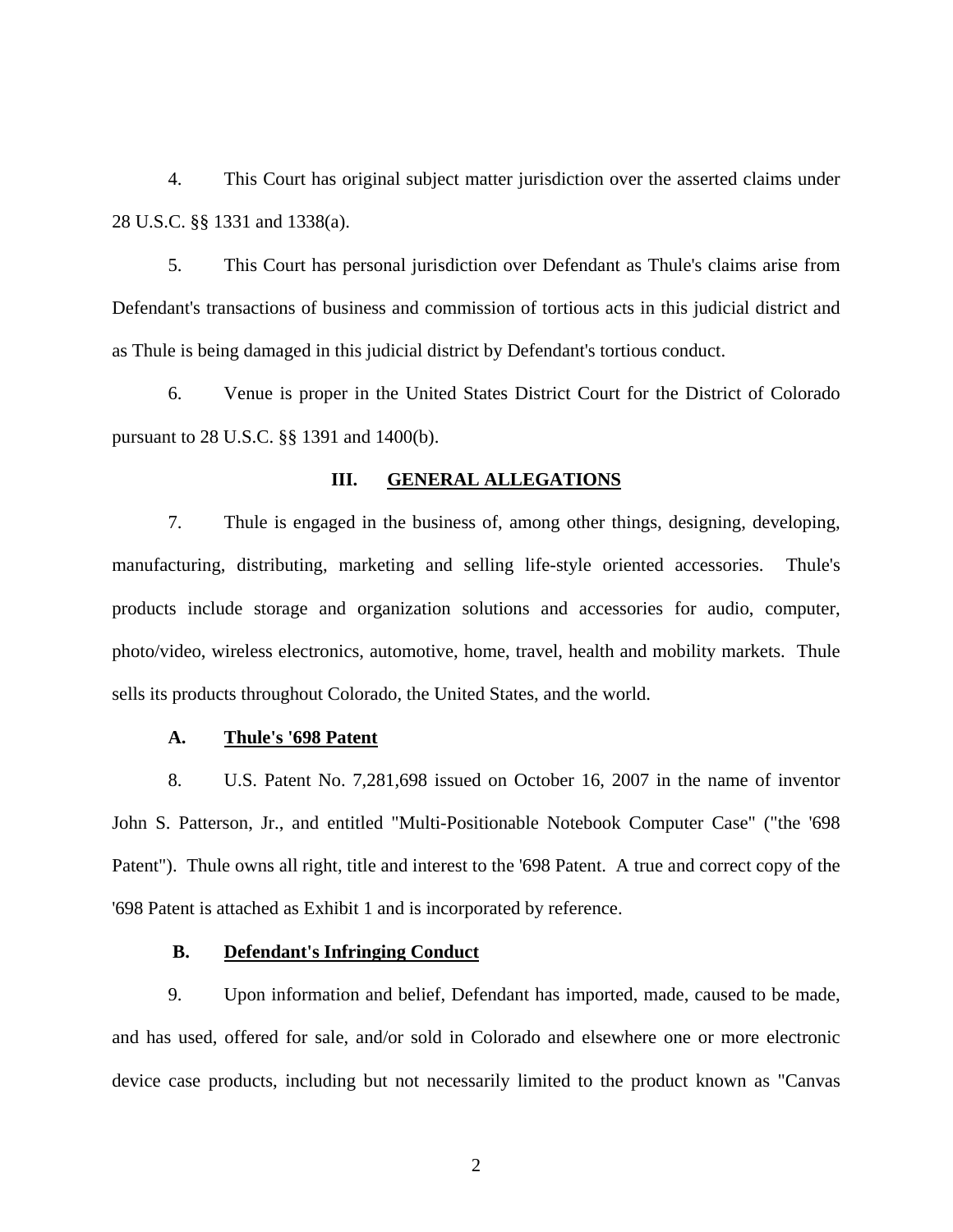Spectator Case," which incorporate one or more of the inventions claimed in Thule's '698 Patent. As such, Defendant has infringed, either literally or under the doctrine of equivalents, Thule's '698 Patent. Photographs of Defendant's "Canvas Spectator Case," are attached as Exhibit 2 and are incorporated by reference.

10. Thule has put Defendant on actual notice of the '698 Patent at least as early as October, 2012. True and correct copies of letters from Thule to Defendant concerning the '698 Patent are attached as Exhibit 3 and incorporated by reference. To date, Defendant has ignored Thule's correspondence.

11. Upon information and belief, Defendant has acted in willful and wanton disregard of Thule's rights in and to the '698 Patent.

### **IV. FIRST CLAIM FOR RELIEF (Infringement of the '698 Patent)**

12. Thule incorporates paragraphs 1 through 11 as though fully set forth herein.

13. This cause of action arises under the patent laws of the United States, 35 U.S.C. §§ 101, *et seq*.

14. Defendant has been and is now willfully infringing Thule's '698 Patent by manufacturing, using, distributing, importing, offering for sale and/or selling, by actively inducing others to manufacture, distribute, import, use and/or sell, and/or by contributing to the manufacture, distribution, use, importation, offer for sale and/or sale of one or more electronic device case products.

15. Defendant has both actual and constructive notice of the '698 Patent.

16. As a result of Defendant's wrongful actions, Thule has suffered commercial harm.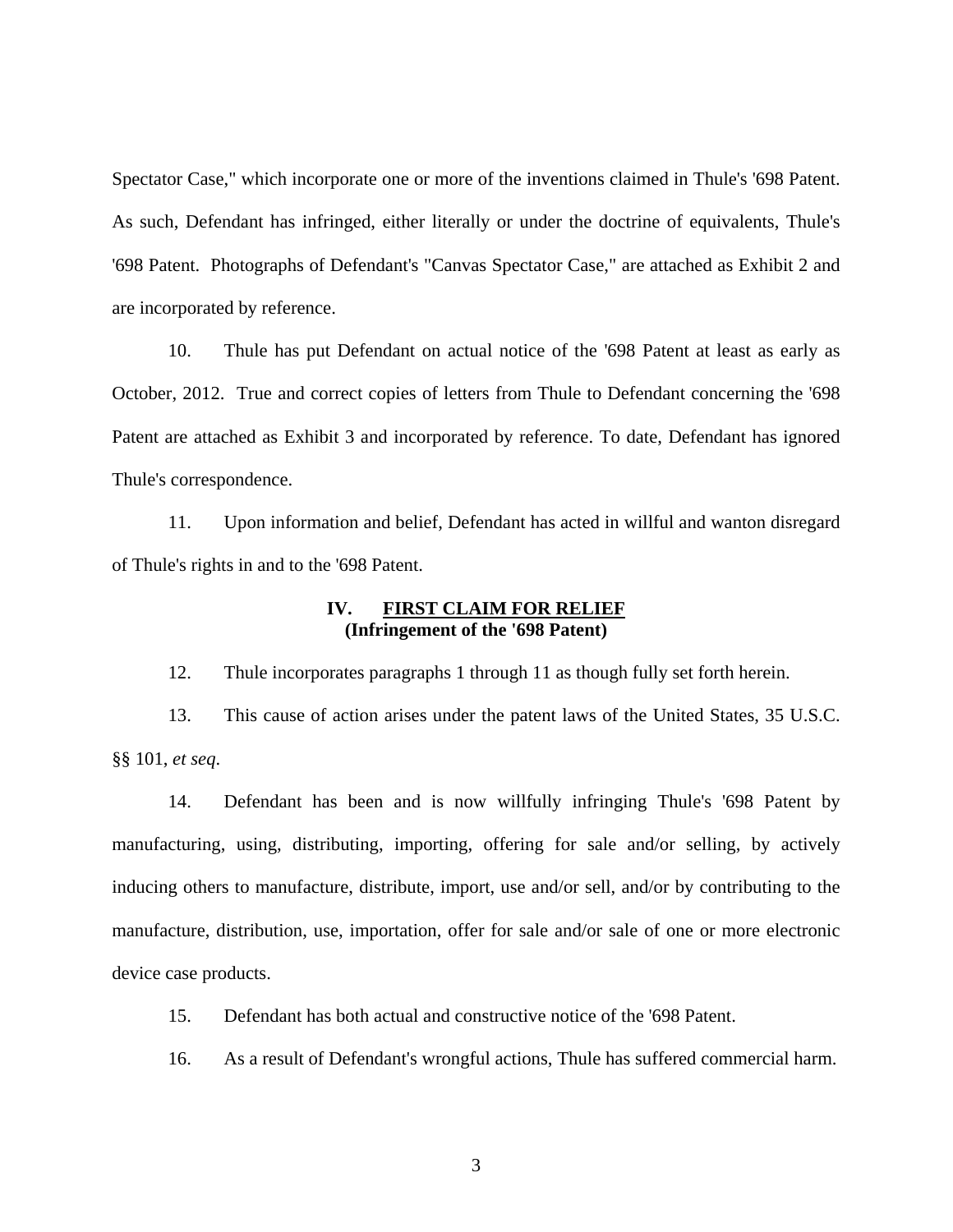17. Thule has been and continues to be harmed irreparably by Defendant's infringing actions and has no adequate remedy at law.

#### **V. PRAYER FOR RELIEF**

WHEREFORE, Thule prays for judgment in its favor and against Defendant as follows:

 A. That Defendant, its agents, servants, officers, directors, employees, attorneys, privies, representatives, successors, assigns and parent and subsidiary corporations or other related entities, and any and all persons in active concert or participation with any of them, be preliminarily and permanently enjoined from:

1. Any further infringement of Thule's U.S. Patent No. 7,281,698;

2. Manufacturing, having manufactured, importing, marketing or selling any product or material containing or utilizing Thule's intellectual property; or

3. Any other conduct constituting infringement of Thule's intellectual property;

 B. That Defendant be ordered to deliver up to Thule for destruction, or certify destruction of, all of Defendant's products that infringe Thule's U.S. Patent No. 7,281,698;

 C. That Defendant be ordered to file with the Court, and serve upon Thule, within thirty (30) calendar days after the entry of an injunction, a report, in writing and under oath, setting forth in detail, the manner and form in which Defendant has complied with any ordered injunction;

 D. That Thule be awarded damages in an amount to be determined at trial for all of Defendant's infringing activities, including the award of Thule's damages and lost profits, all from the date of first infringement;

E. That Thule be awarded treble actual damages and attorney's fees;

4